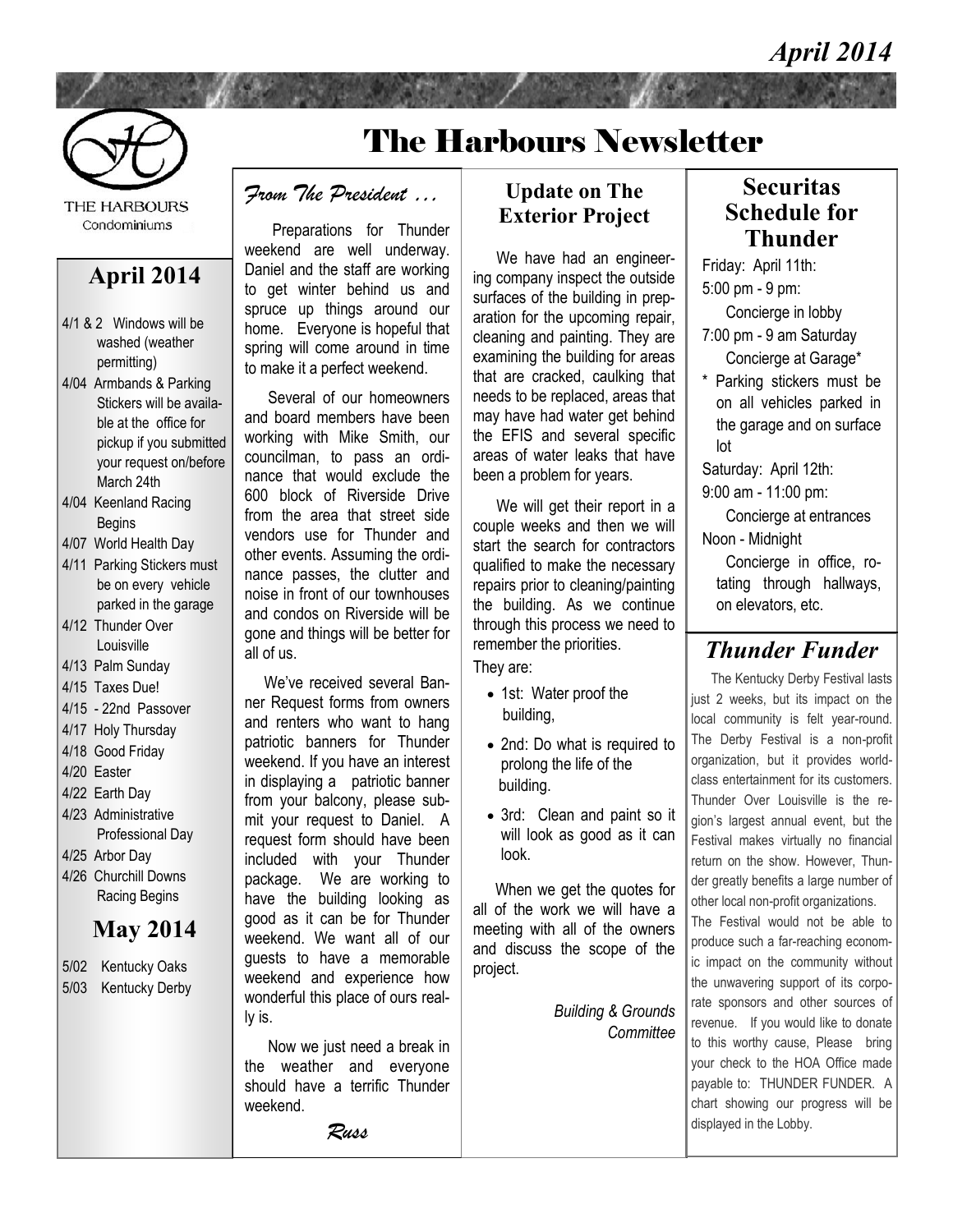

## The Harbours Newsletter

## **Thunder Preparations**

Things to remember . . .

- $\diamond$  Pick up your armbands, available April 4th if you submitted your request for armbands on or before March 24th
- $\Diamond$  Friday, April 11th your vehicle should have a parking sticker affixed.
- Discard boxes and garbage on Thursday evening. We will have a special trash pickup Friday to empty our dumpsters.
- $\Diamond$  Use and return the buggies in a timely manner. Do not hoard the buggies.
- Cleaning your balcony: do not sweep water or debris over the balcony.

## **Please Remind Your Guests**

- Do not throw *anything* off the balcony
- Please be patient with our elevators. We will have up to 4,000 people on site.
- Do not push both the "UP" and "DOWN" button when calling for an elevator. This only slows down the elevator.
- We have two elevators.
- If your guest offers to assist with taking out the trash, please let them know that boxes should never go down the trash chute. Recycle areas for boxes are located on Floors 7 - 11 in a room to the left of the service elevator.

## **Thunder Requirements For Tenants**

 If you rent your unit (regardless of the time period of your lease) be sure your rental information is complete. If you rented your unit **after January 1, 2014** you are required to have the following on file:

- $\Rightarrow$  Lease Agreement
- $\Rightarrow$  \$500 Security Deposit
- $\Rightarrow$  Tenant Information Sheet
- $\Rightarrow$  Fully signed Tenant Community Rules document.

If you rented your unit before January 1, 2014 you are required to have the following on file:

 $\Rightarrow$  Lease Agreement

 **Armbands and parking stickers will not be distributed to renters or the owner of the unit until the required documents have been provided to The Harbours. Contact Daniel Musinski in the office if you are unsure if your file is complete.**

### **Securitas**

 Please welcome Charles Thomas as the newest member of our concierge team. Charles has been with Securitas more than 2 years and lives in the Southern Indiana area.

The concierge's schedule is:

Sunday through Friday 5PM to 9PM Saturday 6PM to 10PM

 The concierge's direct phone line while on duty is: [812-704-2328.](tel:812-704-2328)

### *From the P.M. . . . .*

 It is the policy of The Harbours that our staff not participate or make suggestions or recommendations regarding the sale or rental of condos. Our staff are also not permitted to recommend nor make suggestions regarding agents and brokers. If you ask a staff member for real estate information (Renting or Sales) you put them in an awkward position. They all want to be helpful but for good reasons we have rules that forbid their participation in real estate activities. It would be better for everyone if conversations about real estate transactions do not involve the staff.

 Sales information is available on our website and we suggest that anyone interested in purchasing a condo reference our website or contact a real estate agent.

 Rental of units is handled by individual owners and/or their agent. Advertising of units available for rent vary. Some provide this information on Craig's list or listing with a broker who specializes in rental property, etc.

 SIRA (Southern Indiana Realtors Association) has expressed that they are pleased with the number of changes we've made this past year that enable real estate agents and brokers easier access to our building.

 Thank you for your help and for not placing our staff in the position of potentially violating this policy.

 *Daniel Musinski*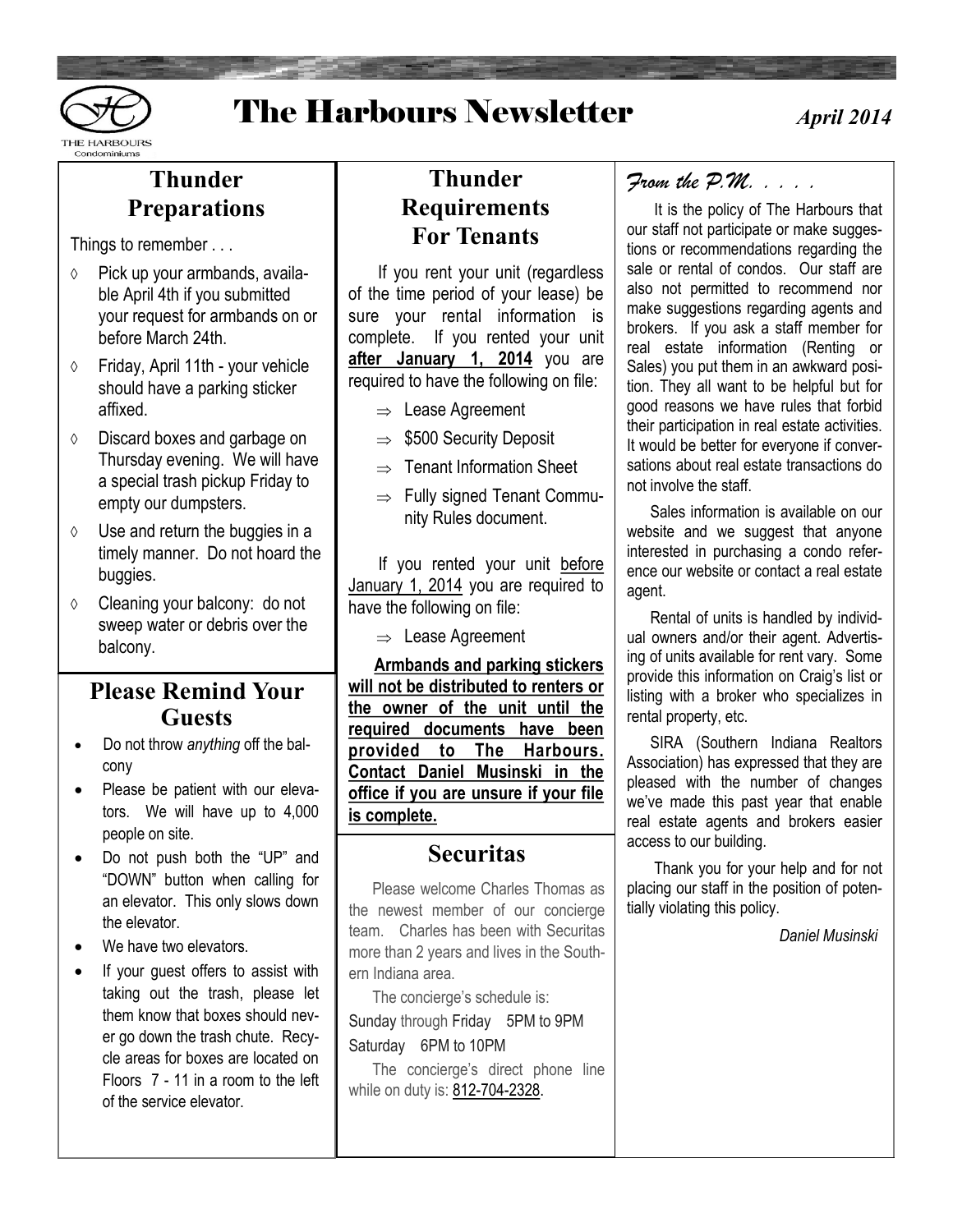

# **The Harbours Newsletter**

## **Patio & Pavilion Furniture For Sale**

Our new pool, patio and pavilion furniture will arrive soon. We're offering our current inventory of patio and pavilion furniture to our owners and renters via a Sealed Bid Auction.

If you're interested in purchasing a set of the patio furniture (table and 4 chairs) or the pavilion furniture (table and 6 chairs), or 2 new patio chairs, submit your sealed bid to Daniel on or before April 18th.

Mark your bid either:

**PATIO:** table & 4 chairs Bid:\$ Or PAVILION: table & 6 chairs Bid: \$ Or **2 NEW CHAIRS:** Bid:\$ /ea. = \$

The highest bidder will have their choice of the furniture sets, with the next highest bidder then making their selection, etc. The bid for "2 New Chairs" must be for both chairs.

### **Water Alarms**

 The HOA has determined that having high-decibel water alarms in every condo could be a deterrent to water damage. We have ordered 2 high decibel water alarms for each condo and we will be installing them in the near future. The water alarms will remain the property of the HOA and the owner/renters will be required to keep the alarms in the areas defined by the Building & Grounds committee.

 If you previously purchased one or more high decibel water alarms from the HOA you may request a reimbursement (maximum 2 alarms).

 We will have inspections of the alarms throughout the year to ensure they are in working order and that they are in the designated location.

## **Coming Soon . . .**

### *Community Yard Sale*

 We are firming up plans to have a Community Yard Sale in May so start making a list of anything you would like to get sell. Information on this event and how you can participate will be distributed after we finalize the date.

### *Shop Vac*

 We've received numerous requests to borrow a shop vac. The HOA will purchase one in the near future that owners and renters can 'check out' for a few hours to complete maintenance on their balcony, etc.

### *Maintenance Seminar*

 We're looking for a couple of volunteers who are good at maintenance who would be willing to teach a seminar to owners and renters on how to properly maintain basic parts of their condo (air conditioner, balcony, garbage disposal, etc.). If you're willing to share your talents and secrets, please contact Daniel.

### *Self-Inspection of Condos*

 The B&G Committee is developing a Self-Inspection document that all owners/renters will be asked to complete. The document will provide the owner and HOA with some basic information such as:

- Does your toilet leak?
- Do you have any stains on your ceiling that may indicate a leak?
- Inspection or repair of balcony railings complete?

### jijijiPóngate salvaje!!!!! (Get Wild)

 Another fabulous restaurant has opened on Market St in the NuLu area (an easy walk from the Harbours once the walking bridge is open). *Wild Rita's* is a happening, exciting venue filled with eclectic patrons in a very modern ambience of leather couches, art glass lighting fixtures and "Were-Jaguars" looking down from the walls. But the best part is the absolutely fantastic food!!

 On a Friday evening before Actor's Theatre myself and 3 friends drove over and parked in the Cobalt Blue parking lot which is open to the public after business hours. We were greeted warmly and seated quickly. A very personable, cheerful waitress helped us with the menu and we got started promptly with Casa Rita's (the house margarita) that were perfectly made and served in a pitcher. We munched on house made tortilla chips. warm, crispy, just the right amount of salt - we all agreed - best we'd ever had, accompanied by a large bowl of the best guacamole we've ever had: Fresh,nice sized avocado chunks were blended with onion, tomato, lime juice, cilantro and jalapeno. We could have made dinner out of the appetizer however we forged ahead ordering The Mexican Torta (pulled pork, chorizo, chihuahua cheese sandwich with cilantro mustard), Pescado Frito taco (shell filled with delicious fish chunks), Chicken enchilada (4 cheese filled enchiladas topped with cooked chicken and sided with beans and sweet potatoes which packed a mighty wallop), and for the lady who isn't into hot and spicy an agave glazed salmon filet atop a bed of ensalada. All four of us were extremely happy with our choices. Just when we didn't think we could eat another bite our waitress talked us into splitting a dessert that melted in our mouths - Mexican chocolate lava cake with tequila cream. The perfect ending to a wonderful meal. Prices are reasonable (\$10 to \$30 per entree). As we left we felt we had followed the advice of the famous Were-Jaguar (half jaguar,half human) by "leaving behind an average existence to celebrate the spirit of life, releasing the animal inside ourselves and leaving our worries for another day."

*Wild Ritas* 445 E. Market St . 502-584-7482